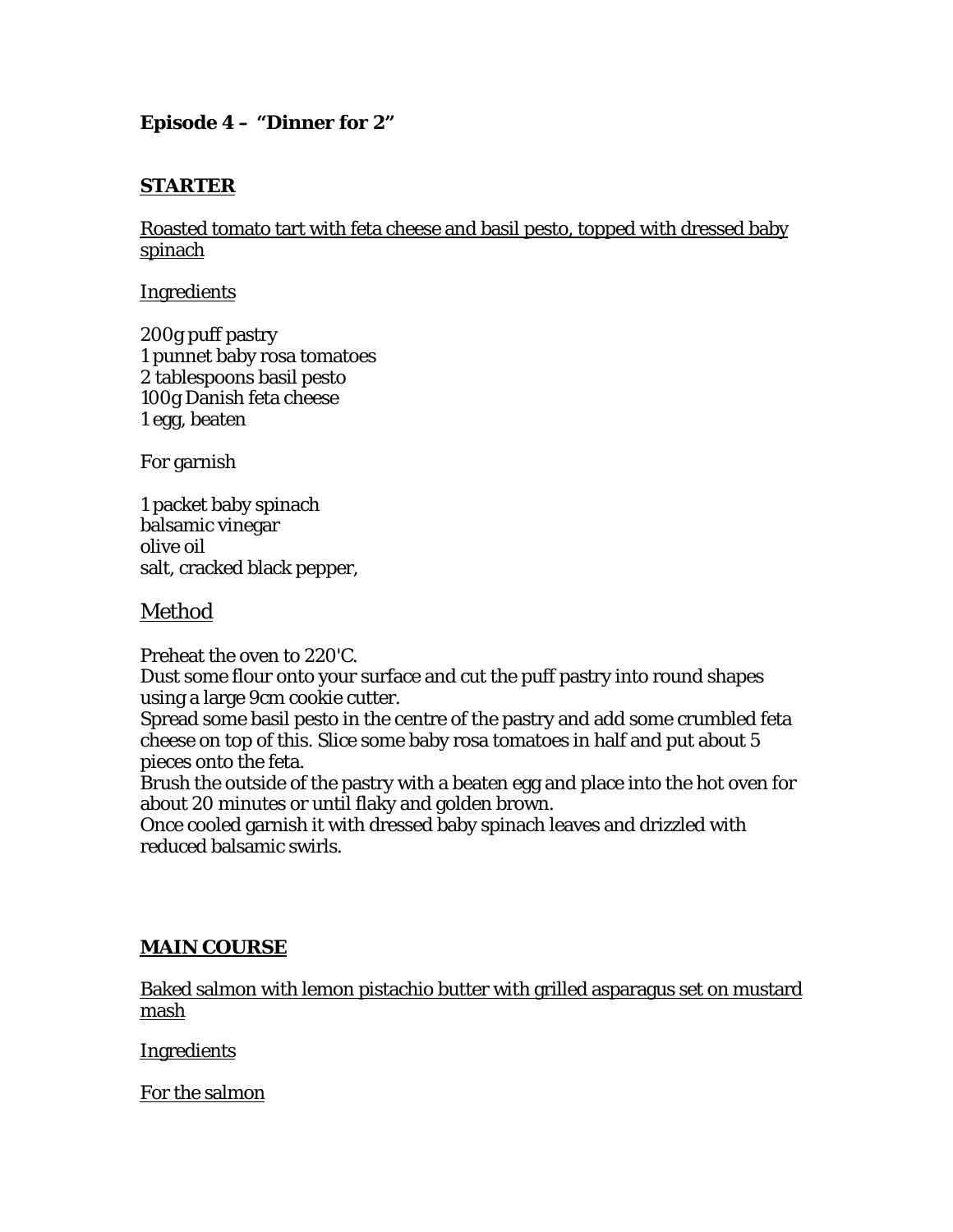2 thick salmon fillets(about 150g each) sea salt and freshly ground black pepper juice and grated zest of 1/2 lemon 2 tablespoons pistachio nuts,shelled 1 tablespoons butter

#### For the mash

4 large waxy potatoes salt and pepper 1 Tablespoon wholegrain mustard

12 spears asparagus 1 teaspoon olive oil salt, cracked black pepper

#### Method

Preheat oven to 200'C.

Place the fish ,skin side down in a shallow baking pan lined with greaseproof paper. Season to taste and sprinkle with lemon juice and zest and the pistachios. Dot with butter and bake for 5 minutes or until the fish is just cooked but still moist, and the nuts lightly browned.

For the mash, boil 4 large waxy potatoes in salted water until completely cooked and drain the water. Mash thoroughly with a potato masher and once smooth, add 1/4 cup of fresh cream, seasoning with salt and pepper, finally mixing in the mustard.

For the asparagus, heat a griddled frying pan and pour in a glug of olive oil. Add the asparagus spears and lightly grill for about 2 minutes on each side. Drizzle with salt and pepper and serve on top of the mash.

# **DESSERT**

#### **DEATH BY CHOCOLATE NUTELLA TART**

**Ingredients** 

For the Base

200 g Tennis or Digestive biscuits

70g unsalted butter, melted